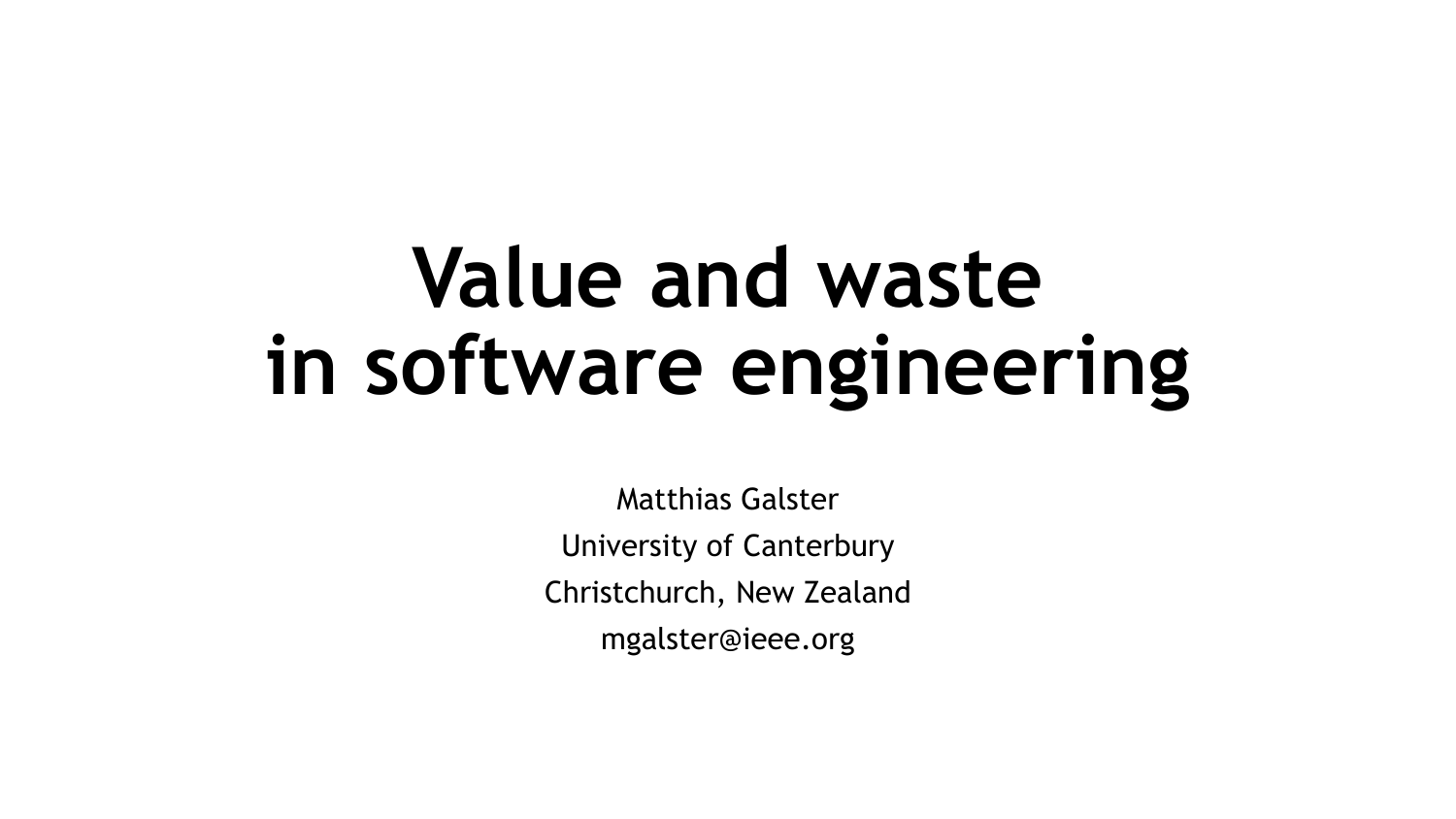

### **Links to studies mentioned in talk: shorturl.at/lyHNR**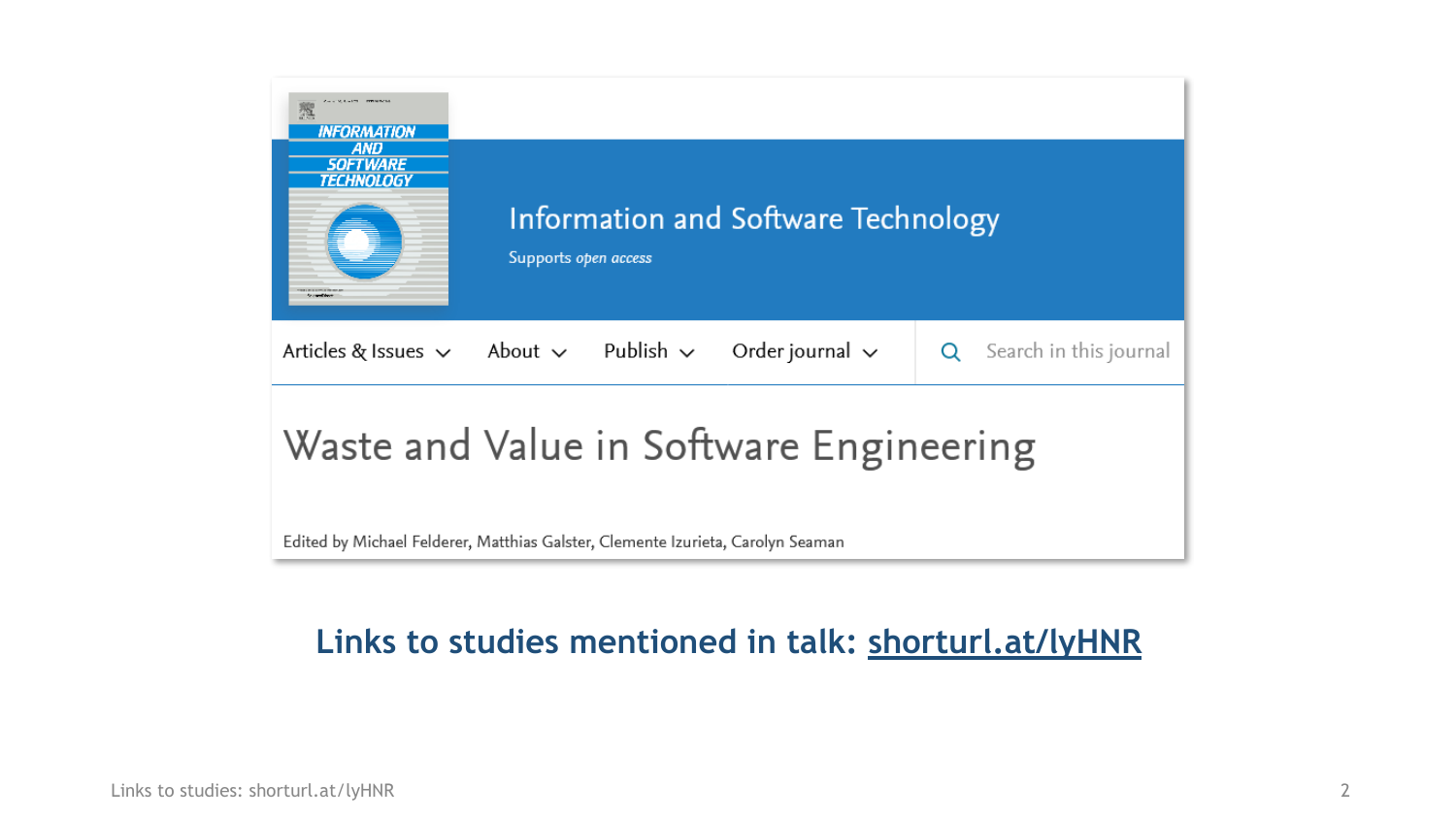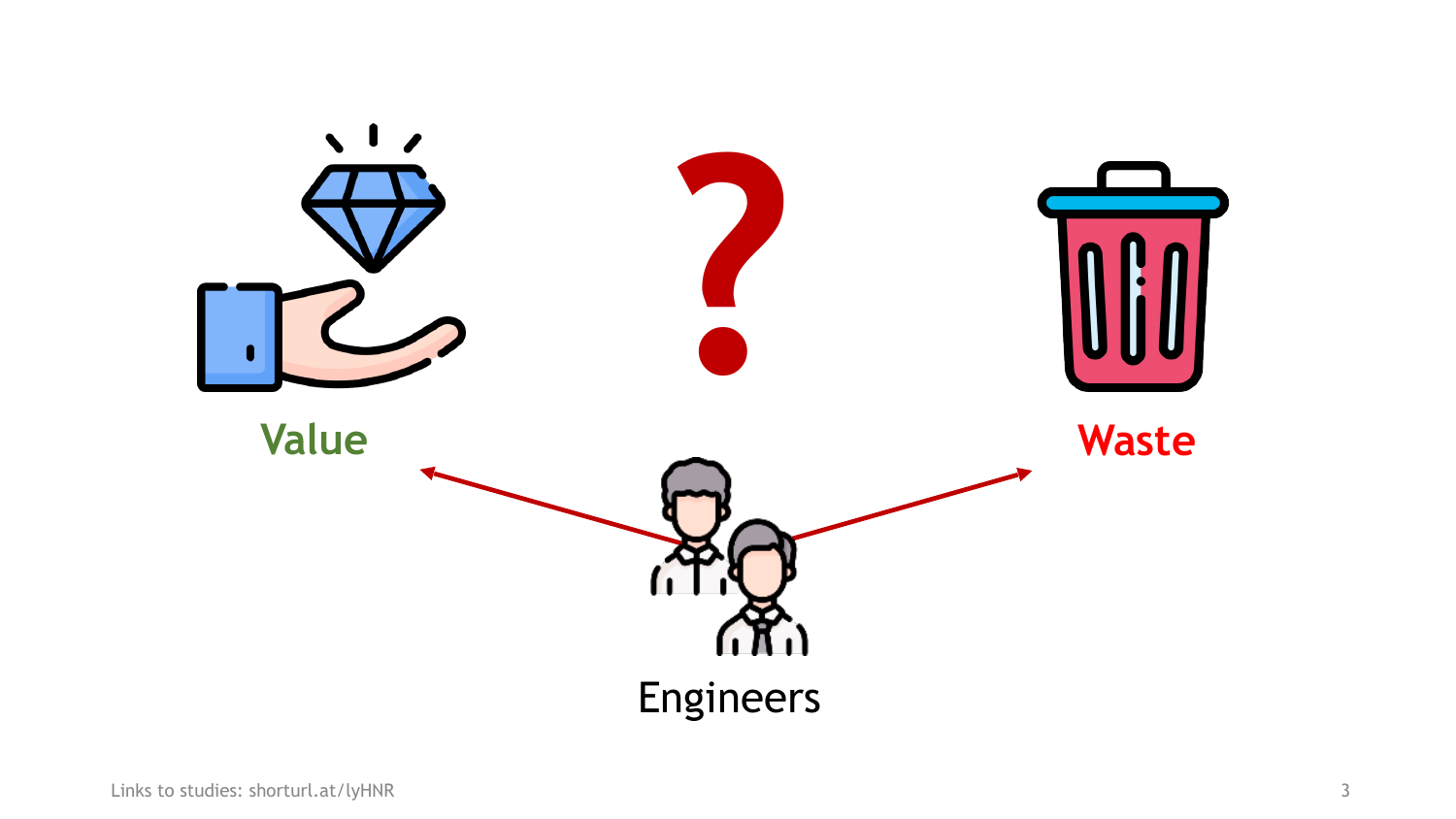## What is waste?

Activities that consume resources but create no "value"





Building the wrong feature or product



Unnecessarily complex solutions



Extraneous cognitive

load



Psychological distress



Knowledge loss

Waiting



Ineffective communication

Understanding waste + causes empowers us to address it explicitly



2-year 5-month participant observation, interviews at software consultancy [Sedano et al.]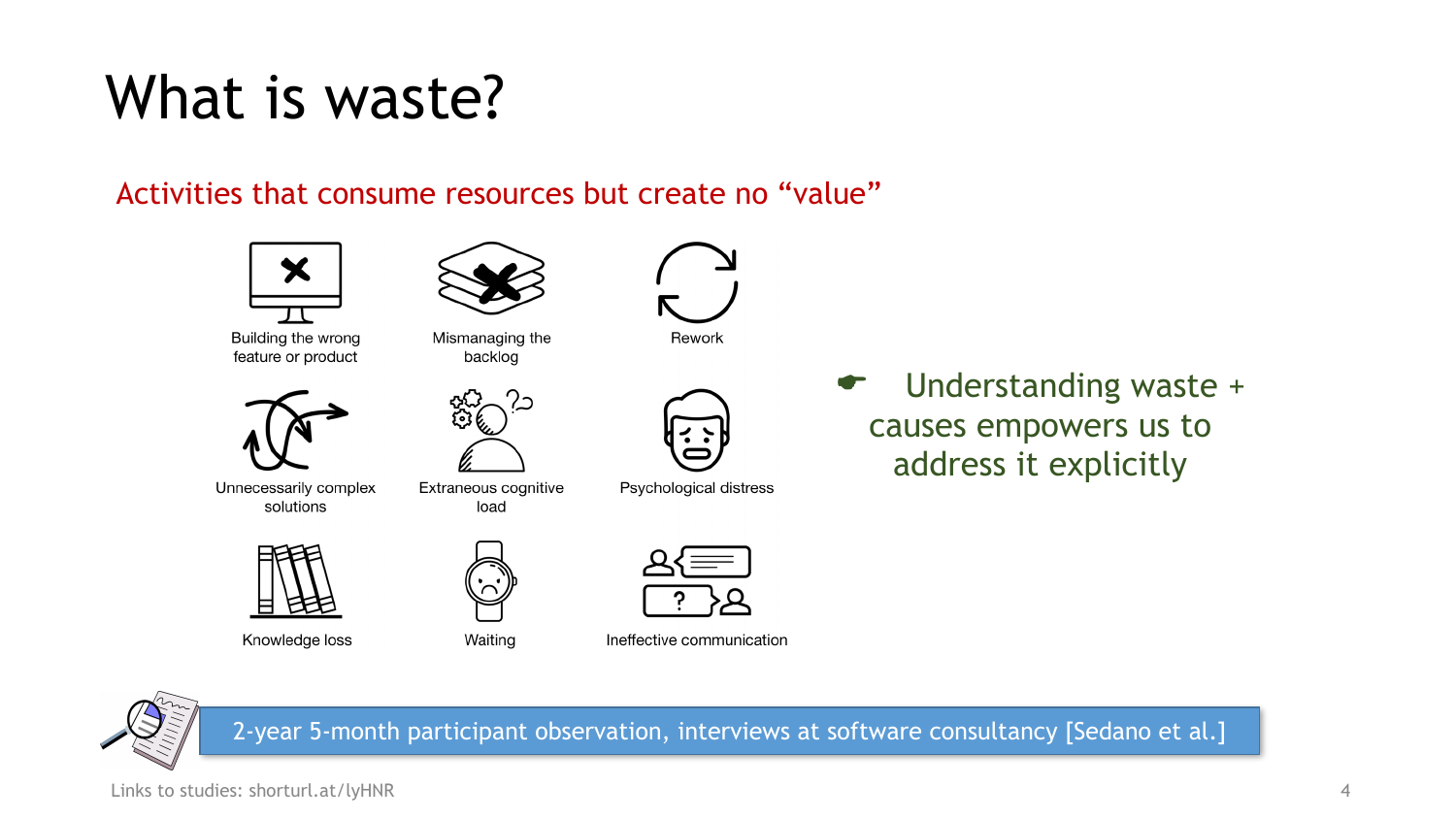## Waste – bad code reviews



### What are bad code review practices and resulting waste?

#### Lack of review Looks good to me







Ineffective communication

### Missing context

#### Large change sets



Extraneous cognitive load

Review buddies



Knowledge loss

### Sleeping



Waiting

**Plan and communicate** expectations for review



Literature review, survey, interviews, ~226k code reviews from 8 OSS [Doğan &Tüzün]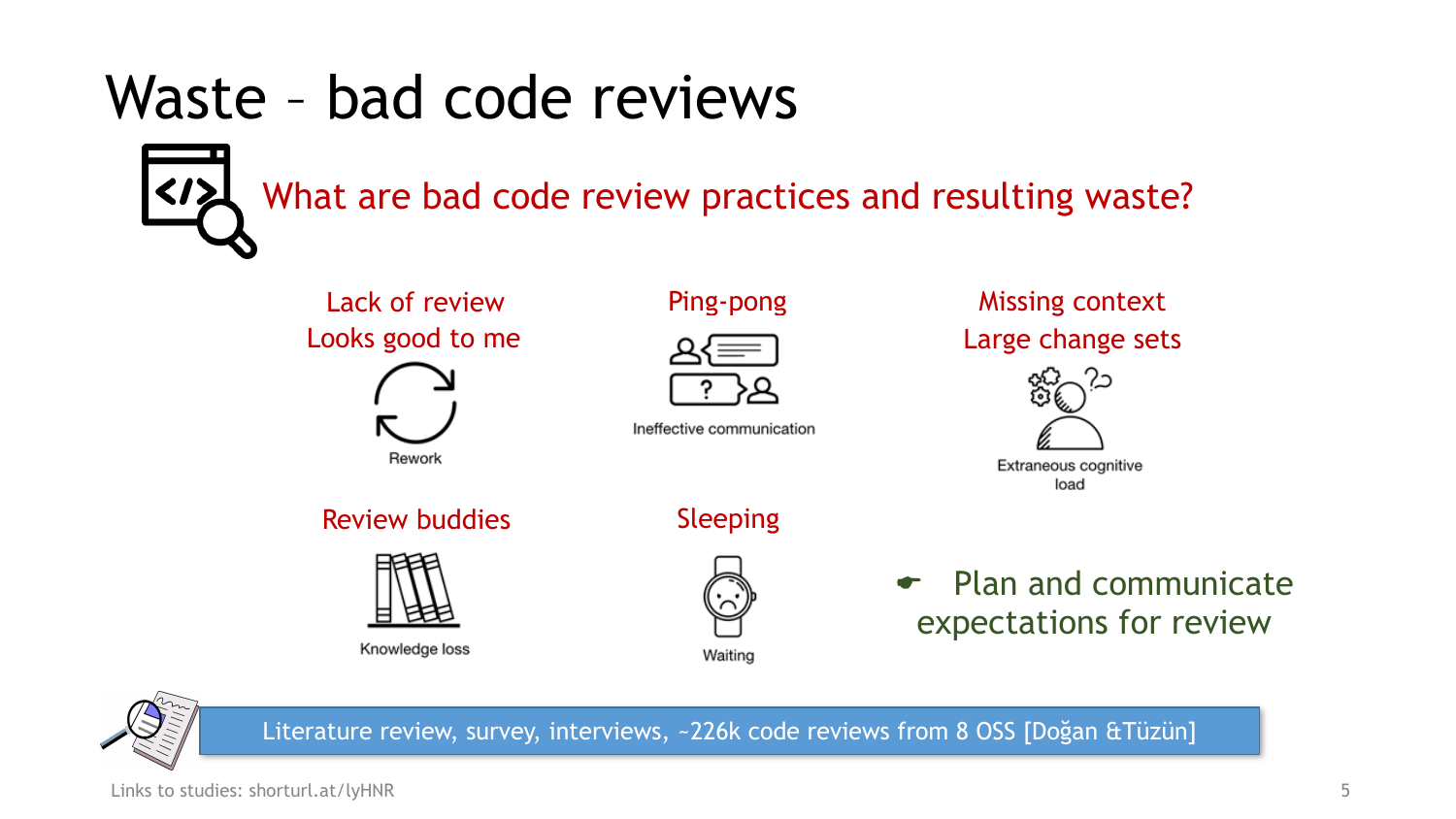## Waste – technical debt



What to fix? Who should fix it?

Focus dedicated TD removal on types less likely to be fixed, e.g., design debt  $\bullet$  Other types, e.g., code debt, defect debt, are self-fixed

Code debt, defect debt: if urgent, ask those who introduced it

• Design debt: ask others (not self-fixed, survive longer)



44k commits from 20 Python and 16 Java projects [Tan et al.]

Links to studies: shorturl.at/lyHNR 6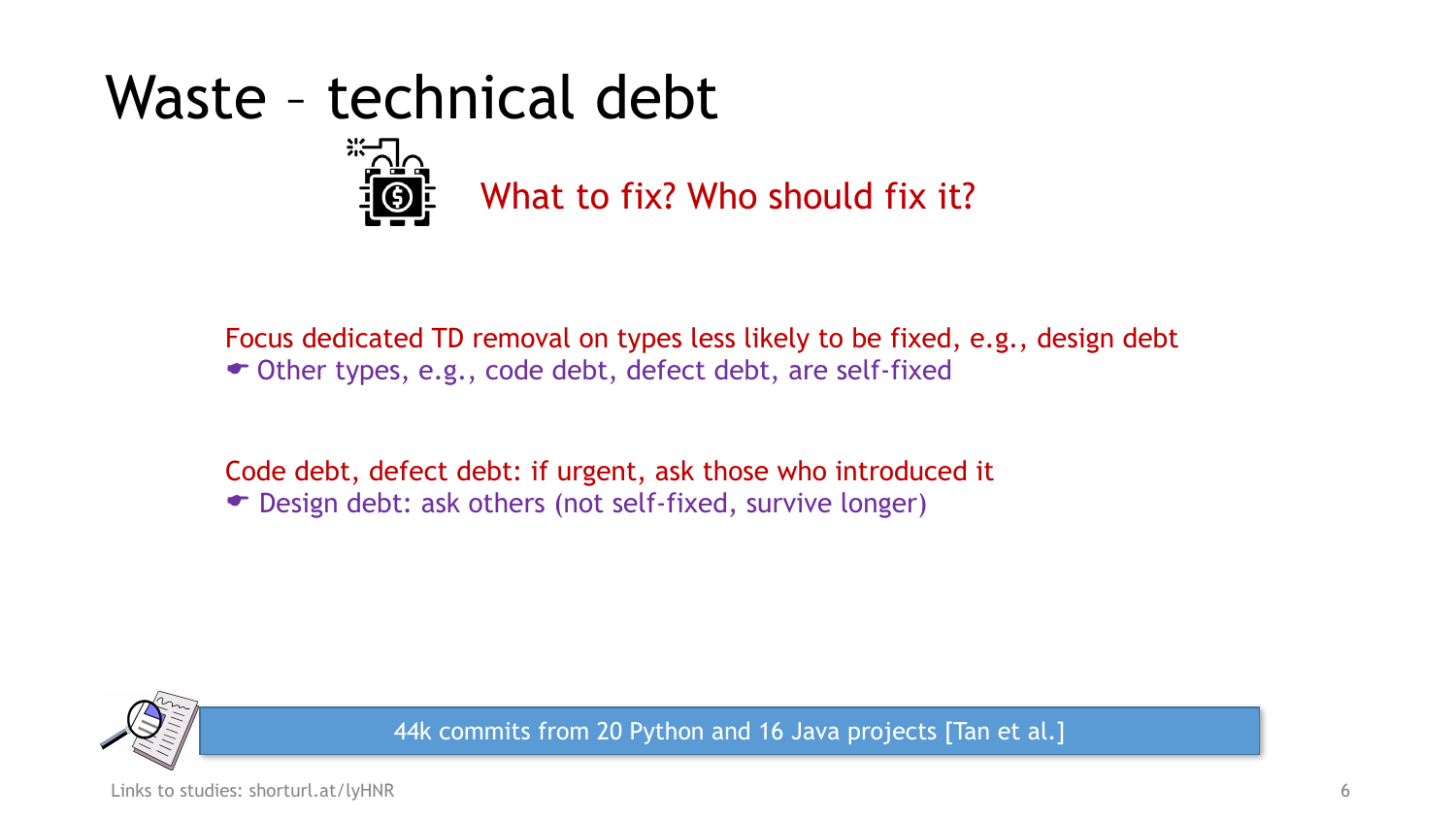## Value – human values?

### How can we integrate human values in software?





1,097 issue discussions of Firefox, K-9 Mail, Signal Private Messenger [Nurwidyantoro et al.]